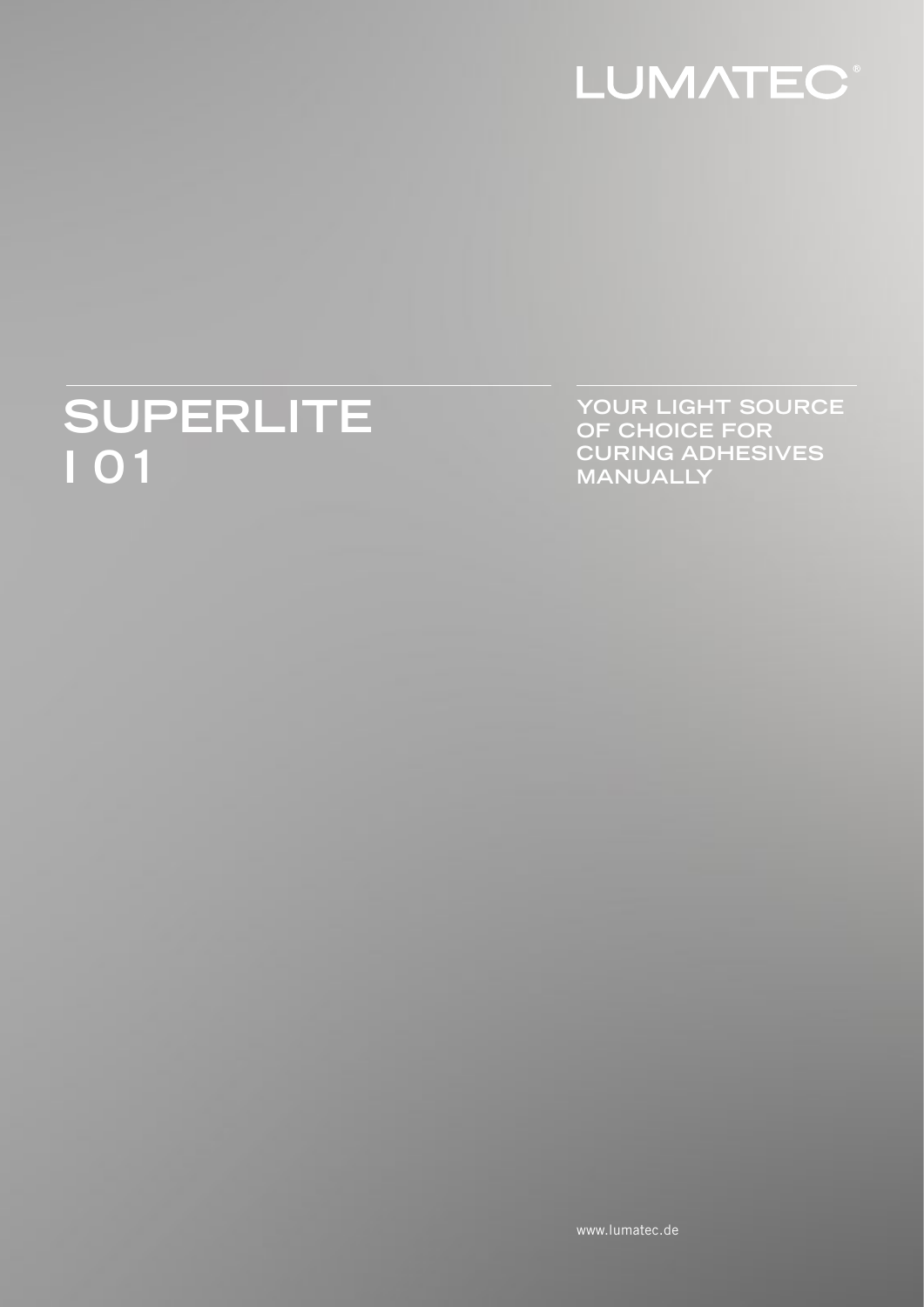## **AN EXERCISE IN CONVENIENCE: MANUAL LED LIGHT CURING**

#### **POWERFUL AND INNOVATIVE**

With the SUPERLITE I 01 in hand, you can focus UV light precisely on the spot where the adhesive is to be cured. It is roughly the size of a soldering iron, but much easier and safer to use. One button is all it takes to operate this handy new UV light source. Vapor residue and adhesives are easily wiped off the light guide's tip so nothing sticks if the tool happens to get too close to the adhesive.

#### **A ROBUST, AFFORDABLE SOLUTION FOR MANUAL CURING**

The SUPERLITE I 01 requires no maintenance and is remarkably affordable. We offer a choice of two spectra for the standard version: 370 nm and 405 nm. Futhermore the lightsource could be used with a foot switch. Custom versions with other spectra are available on demand. Please contact us if you have special requirements.

Operating Temperature:  $+10$  °C up to  $+35$  °C

Storage Temperature:  $-10$  °C up to  $+60$  °C

#### **YOUR BENEFITS AT A GLANCE**

An inexpensive light source for curing adhesives manually

Very high performance from a very small device

Up to 2 W optical output

Easy to use, impossible to misuse

Available with 370 nm and 405 nm

Other spectra available on demand

Maintenance-free and robust

Light guide coated with an anti-adhesive so residue will not stick

The go-to professional light source for curing model glue

#### **TECHNICAL DATA**

Power Supply: 5 VDC

Power Consumption: 20 W

Dimensions:  $(W \times H \times D)$ :  $135 \times 145 \times 30$  mm

Weight: 350 g

|        | <b>Spectrum</b> | <b>Power</b> | <b>Power Density</b>       |
|--------|-----------------|--------------|----------------------------|
| UVA    | 370 nm          | 1,000 mW     | $2,000$ mW/cm <sup>2</sup> |
| Violet | 405 nm          | 2,000 mW     | 4,000 mW/cm <sup>2</sup>   |

### **OPTICAL OUTPUT**